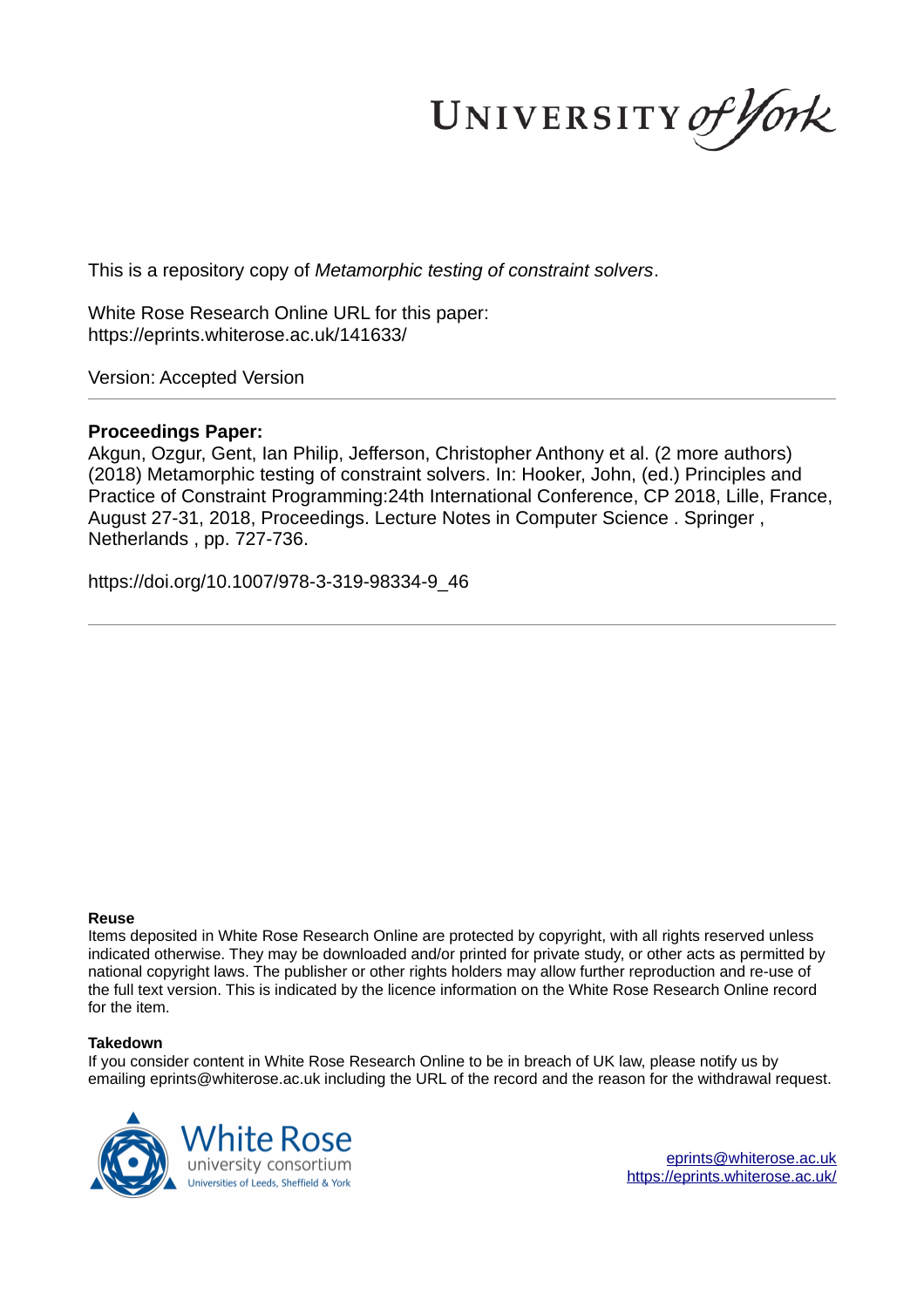# Metamorphic Testing of Constraint Solvers

Özgür Akgün, Ian P. Gent, Christopher Jefferson, Ian Miguel, Peter Nightingale

School of Computer Science, University of St Andrews, St Andrews, UK {ozgur.akgun, ian.gent, caj21, ijm, pwn1}@st-andrews.ac.uk

Abstract. Constraint solvers are complex pieces of software and are notoriously difficult to debug. In large part this is due to the difficulty of pinpointing the source of an error in the vast searches these solvers perform, since the effect of an error may only come to light long after the error is made. In addition, an error does not necessarily lead to the wrong result, further complicating the debugging process. A major source of errors in a constraint solver is the complex constraint propagation algorithms that provide the inference that controls and directs the search. In this paper we show that metamorphic testing is a principled way to test constraint solvers by comparing two different implementations of the same constraint. Specifically, specialised propagators for the constraint are tested against the general purpose table constraint propagator. We report on metamorphic testing of the constraint solver Minion. We demonstrate that the metamorphic testing method is very effective for finding artificial bugs introduced by random code mutation.

### 1 Introduction

Metamorphic testing [24] involves generating new test cases from existing ones, where the expected result of a new test case can be generated from the result of an existing test via a metamorphic relation. By comparing the results of the original test with the new one we can identify cases where the metamorphic relations are broken, indicating the presence of errors in the implementation. As an illustrative example in the context of a constraint satisfaction problem (CSP), given any unsolvable CSP, adding a constraint or removing domain values from a variable should result in another unsolvable CSP.<sup>1</sup>

Metamorphic testing cannot be used completely in isolation  $-$  a solver that immediately returns that a problem is unsolvable would pass all of the metamorphic tests given in this paper. However, the big advantage of metamorphic testing of a constraint solver is that it transforms the relatively hard problem of validating the behaviour of a constraint solver against an independent oracle into comparing a solver against its own behaviour on a different problem.

One major area of constraints research is the creation of new propagation algorithms for constraints. Here metamorphic testing shines  $-$  we can check

 $^{\rm 1}$  The authors have experienced both of these conditions being violated in both their own, and other, solvers.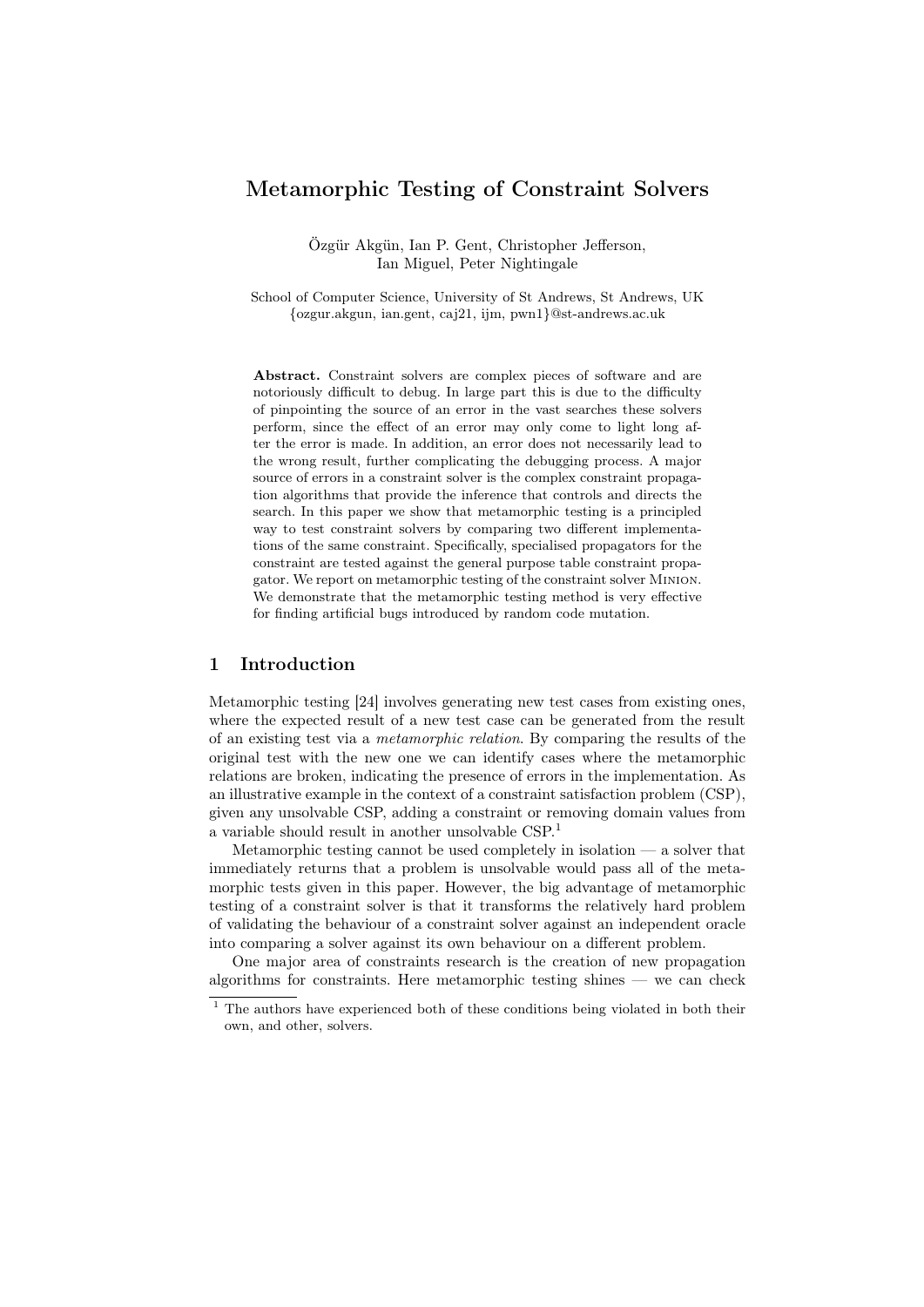the correctness and propagation level of a new propagation algorithm for a constraint by comparing it with a previously existing algorithm. Assuming the two algorithms do not contain exactly the same bug (which is unlikely, if the two algorithms were independently designed and implemented), comparing one against the other provides us with a high level of confidence that both are correct.

The central argument of this paper is that metamorphic testing is a good fit for constraint solving. While it can be difficult to solve a constraint problem, it is easy to generate one randomly, and there are simple transformations that can take one constraint problem and produce another with the same set of solutions.

## 2 The Constraint Solver Minion

Throughout this paper, we use the Minion constraint solver to illustrate metamorphic testing in constraint solvers. We begin with an overview of the most important features of Minion's input language, for a more extensive discussion of Minion's features see [10].

- Variable Types: Minion provides four implementations of integer variables. BOOL (Initial domain must be  $\{0, 1\}$ ), DISCRETE and BOUND (Initial domain must be a range  $\{x \ldotp y\}$  and SPARSEBOUND. BOUND and SPARSEBOUND only support changing the bounds of a variable during search.
- Constraints: The current release of Minion features 72 constraints, including arithmetic and logical constraints, element [8], alldiff [11] and gcc [19]. Constraints can also be combined, either disjunctively or conjunctively [14].
- **Reification** : Every constraint in MINION can be reified or reifyimplied [14] (also called half reification  $[6]$ ): these combine a constraint C and a Boolean b into the new constraint  $b \iff C$  and  $b \implies C$  respectively.
- Search Orders: MINION provides ten variable orderings, including static orderings, smallest domain first, conflict ordering [18] and weighted degree [2].
- Global Propagation Level: Minion can perform higher levels of consistency, including Singleton Arc Consistency [5].

Some of Minion's features make testing particularly challenging. Several constraints have different implementations for the different types of variables. Also, Minion allows propagators to dynamically change the set of variables whose changes they are informed of. Further, these changes can either automatically revert when search backtracks, or remain in their new location [8]. This means testing must verify how a propagator behaves over an entire search.

## 3 Instance-based Testing in Minion

The original method of testing Minion involved a set of small test instances, for which the following information was derived by hand:

SOLCOUNT n The number of solutions to the problem is n.

<sup>2</sup> Akgün, Gent, Jefferson, Miguel, Nightingale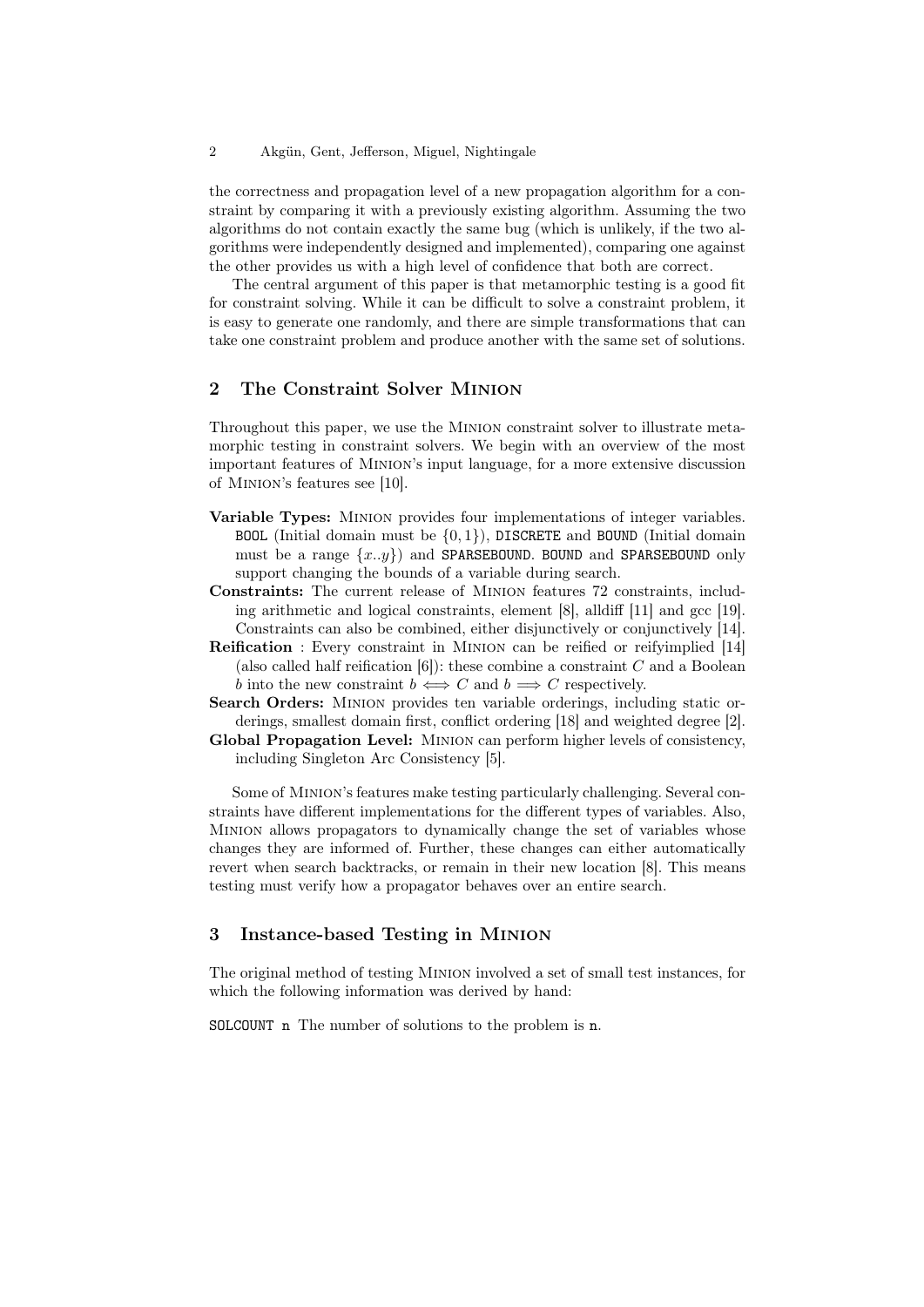NODECOUNT n The number of search nodes until the first solution under Minion's default search strategy is n.

CHECKONESOL sol The first solution with Minion's default search strategy is sol (given as a list).

SOLCOUNT tests are used to test variable and value ordering heuristics, while NODECOUNT is used to check that a constraint propagator achieves an expected level of consistency. At the time of writing, this test suite includes 312 instances. New tests are added whenever a bug is discovered in Minion.

For illustration, the bugs found in the inequality constraint ( $\sum c_i \times x_i \leq y$  for constants  $c_i$  and variables  $x_i$  and y) before metamorphic testing was introduced include: Summing a list of Boolean variables to  $\geq -1$ ; summing variables to greater than 65,536 (which overflowed the unsigned short type in C); crashing if any  $c_i = 0$ ; and sums where all variables were assigned at the root node.

This test-based approach is effective at preventing the reintroduction of previously identified bugs. However, we still found users discovering a large number of errors. This motivates the adoption of the more proactive metamorphic approach. Instance-based testing remains in use to complement the metamorphic tester described in the following section, and remains the primary means of testing variable and value ordering heuristics.

#### 4 Metamorphic Testing in Minion

In this section we explain how Minion uses metamorphic testing for propagators. Given a constraint propagator to test, testing begins by generating a problem instance consisting of a single occurrence of that constraint with a random domain for each variable in its scope. As an example, consider difference  $(x, y, z)$ , which implements the constraint  $|x - y| = z$ . The leftmost instance in Fig. 1 shows a corresponding instance. The tester adds several random additional constraints, as presented in the middle instance of Fig. 1. These extra constraints are necessary because many bugs only occur when multiple propagators interact. Optionally, the tester may at this stage create an optimisation problem by MAXIMISING or MINIMISING a randomly chosen variable. Finally, the tester transforms this instance into another instance with the same set of solutions by replacing the constraint being tested with an equivalent table constraint, as presented in the rightmost instance of Fig. 1. The tester then compares the searches of the middle and rightmost instances.

We test the reified version of each constraint propagator separately. The production of metamorphic instances proceeds similarly, but differs in the construction of the table constraint. The scope of the table constraint includes that of the reified constraint, and the reification variable.

The rationale for using a table constraint is that it can represent any other constraint and many propagators for the table constraint achieve GAC [15]. Any errors in Minion's implementation of the table constraint propagator would likely be found while testing it against all other constraints. Also, Minion includes several implementations of table constraints [15,20], which are compared.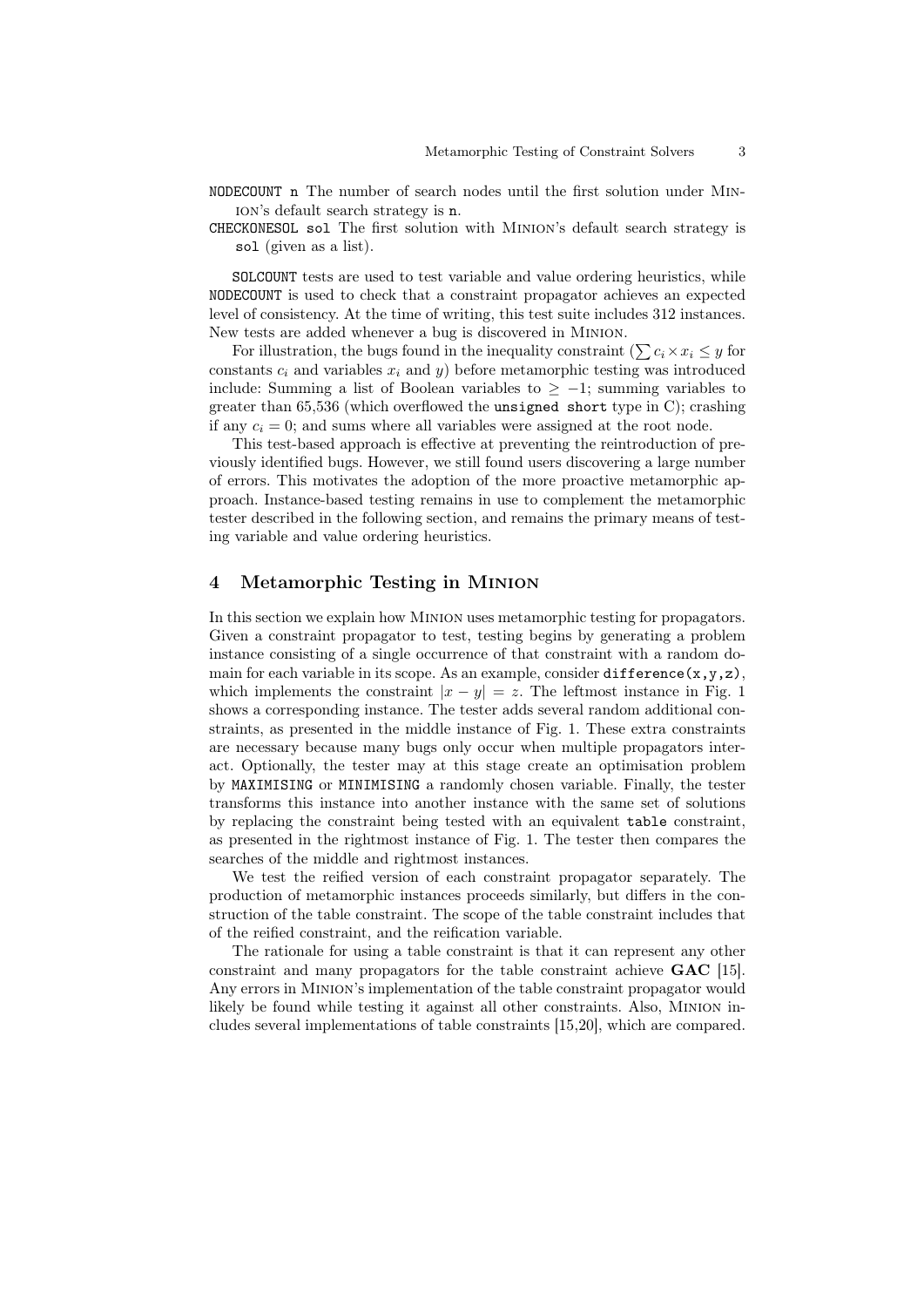4 Akgün, Gent, Jefferson, Miguel, Nightingale

```
MINION 3
**VARIABLES**
DISCRETE x1 {-3..0}
DISCRETE x2 {0..4}
DISCRETE x3 {0..1}
**CONSTRAINTS**
difference(x1,x2,x3)
**EOF**
                        MINION 3
                         **VARIABLES**
                        DISCRETE x1 {-3..0}
                        DISCRETE x2 {0..4}
                        DISCRETE x3 {0..1}
                         **CONSTRAINTS**
                         difference(x1,x2,x3)
                         diseq(x1,x3)
                         eq(x2,x3)**EOF**
                                                  MINION 3
                                                  **VARIABLES**
                                                  DISCRETE x1 {-3..1}
                                                  DISCRETE x2 {-0..4}
                                                  DISCRETE x3 {0..1}
                                                  **TUPLELIST**
                                                  tab 3 3
                                                  -1 0 1 0 0 0 0 1 1
                                                  **CONSTRAINTS**
                                                  table([x1,x2,x3],tab)
                                                  discq(x1,x3)eq(x2, x3)**EOF**
```
Fig. 1: Stages of production of metamorphic instances.

The testing process is automated in Python. For each propagator, there is a Python function that, given a list of domains for each variable, returns the list of allowed tuples. Minion is run on the original and transformed instances with the default static variable ordering. The search trees of both instances are compared according to the metamorphic relations described in the following section.

### 5 Tree Comparison

The tester compares the search trees explored by Minion in solving two different instances, which differ only in the expression of the constraint being tested. If the tested propagator achieves GAC, Minion will explore identical search trees for both instances. If the propagator achieves less than GAC then the search tree may include extra nodes and values but will still find the same set of solutions.

We begin with a formal definition of a two-way branching search tree, which is commonly employed in modern constraint solvers, including Minion:

**Definition 1.** Consider a CSP with a list of variables  $V$  and a function  $D$  which gives the initial domain of every variable. A search node contains a function N which maps each  $v \in V$  to a subset of  $D(v)$  and one of the following labels:

- Fail : A fail node has no children and represents no solutions. In this case  $\forall v \in V. |N(v)| = 0$  (some solvers do not empty all domains at a failure node. We require this to make node comparison easier)
- **Solution** : In a **solution** node,  $|N(v)| = 1$  for all  $v \in V$ . N then represents a single assignment to every variable, which is a solution to the CSP.
- **Branch** : In a **branch** node, there is a branching literal  $\langle v, x \rangle$ , where  $v \in V$ and  $x \in D(v)$  and two child nodes, where in the left v is assigned x, and in the right x is removed from the domain of v.  $|D(v)|$  must be  $> 1$ .

This definition is purposely loose — we could easily place (and check) extra requirements on search trees, in particular between a search node and its children in the case of branching nodes but this has not appeared necessary thus far.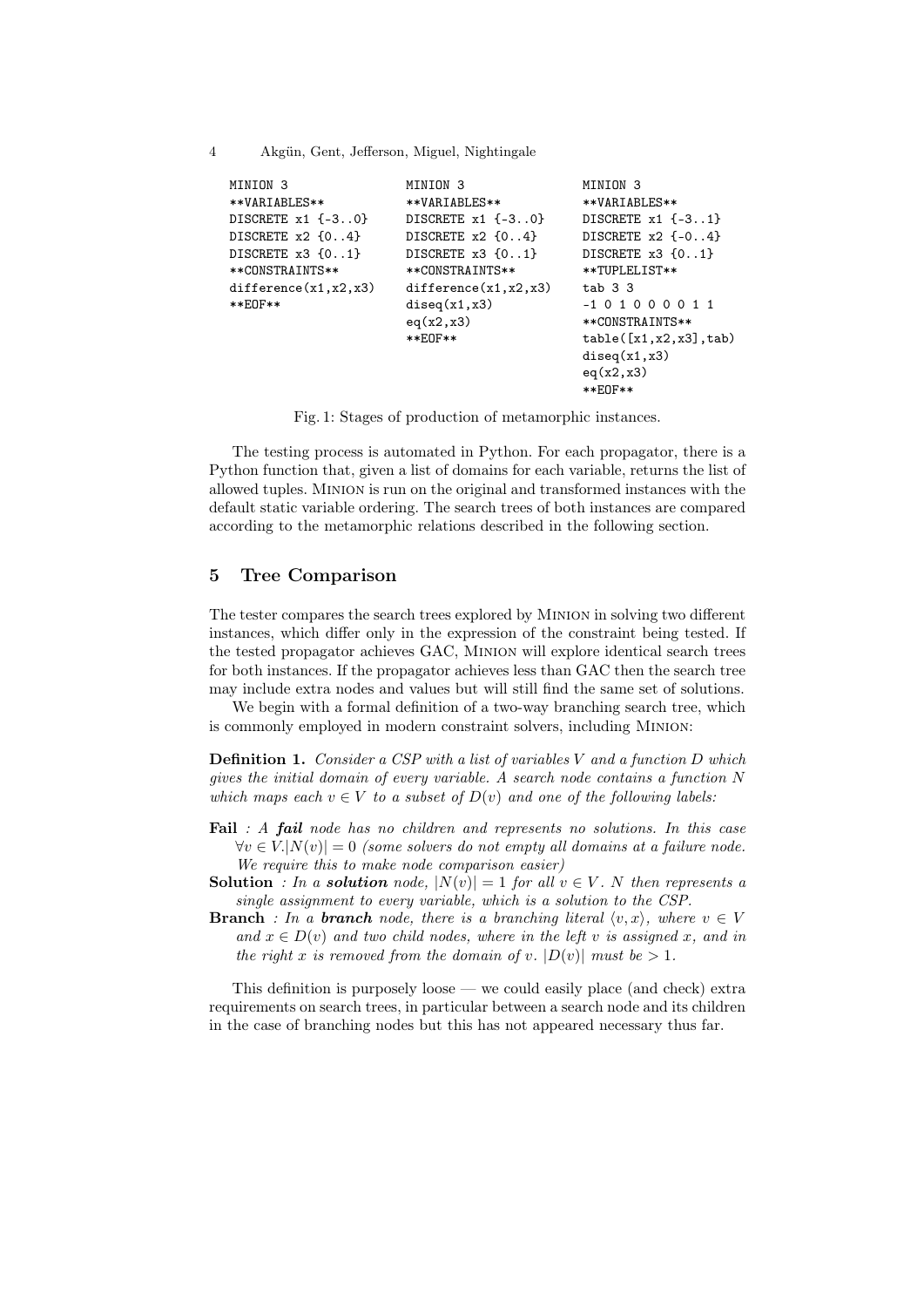When the tester compares two propagators which achieves GAC, comparing search trees is easy – check the search trees are identical, including equality of the variable domains at each node. For weaker propagators we need a more complex method of comparing trees, which is given in Definition 2.

**Definition 2.** Consider a set of variables  $V$  with initial domains  $D$  and search nodes  $N_1, N_2$  from two search trees of CSPs with variables V with initial domains D (but possibly different constraints). The tree rooted on  $N_1$  is a subtree of the tree rooted on  $N_2$  if  $\forall v \in V.N_1(v) \subseteq N_2(v)$  and the following are true:

- If  $N_2$  is a **solution** node, so is  $N_1$ , similarly if  $N_2$  is a **fail** node, so is  $N_1$ .
- $-If N_2$  is a **branch** node with branch literal  $l = \langle v, x \rangle$ , then one of the following cases is true:
	- $N_1$  is also a **branch** node,  $N_1$  also branches on l, and  $N_1$ 's left child is a subtree of  $N_2$ 's left child (and similarly for right child).
	- $x \notin N_1(v)$ , there are no solutions in the subtree under  $N_2$ 's left child and  $N_2$ 's right child is a subtree of  $N_1$ .

The most complex part of Definition 2 is the final branching case. In this case, we branch on a literal in  $N_2$  that does not occur in  $N_1$ . All we know about the left branch of this node is that it will contain no solutions. We will show later this is equivalent to being a supertree of a fail node.

We also need to define propagators, and how they change search states. The property the tester uses to compare search trees is given in Lemma 1 below. Intuitively, Lemma 1 shows that if we run propagators on a search state, then either adding more literals to the search state, or replacing one or more propagators with weaker propagators, never leads propagation removing more literals. This lemma uses the fact that a GAC propagator removes every literal which can correctly be removed and that propagators are inflationary (they never add literals to the search state). This lemma applies to a wide range of propagators, including non-monotonic propagators or propagators which use randomised algorithms[23]. This paper does not contain a full discussion of propagators: for a general overview see [1,22].

**Lemma 1.** Consider two search states  $N$  and  $M$  on the same set of variables V, where  $\forall v \in V.N(v) \subseteq M(v)$  (from here denoted by  $N \subseteq V.M$ ), and two lists of inflationary propagators  $P = \langle p_1, \ldots, p_n \rangle$  and  $Q = \langle q_1, \ldots, q_n \rangle$  where for all i,  $p_i$  and  $q_i$  are both propagators for a constraint  $c_i$  and the  $p_i$  achieves GAC. If  $N_P$  is a result of applying elements of P to N until a fixed point is reached, and similarly for  $M_Q$ , then  $N_P \subseteq_V M_Q$ .

*Proof.* We proceed by induction. Consider a search state S where  $N_P \subseteq_V S \subseteq_V V$ M, and a propagator  $q_i \in Q$ . Then the result  $S_Q$  of applying  $q_i$  to S must be contained in M as  $q_i$  is inflationary, and must satisfy  $N_P \subseteq_V S_Q$ , because  $N_P \subseteq S$ , and  $N_P$  is a fixed point for P and therefore all of the  $p_i$ .

Given Lemma 1, we can now prove our main result, which is that the definition of subtrees given in Definition 2 is correct, and the tester uses this in metamorphic testing to check the correctness of propagators.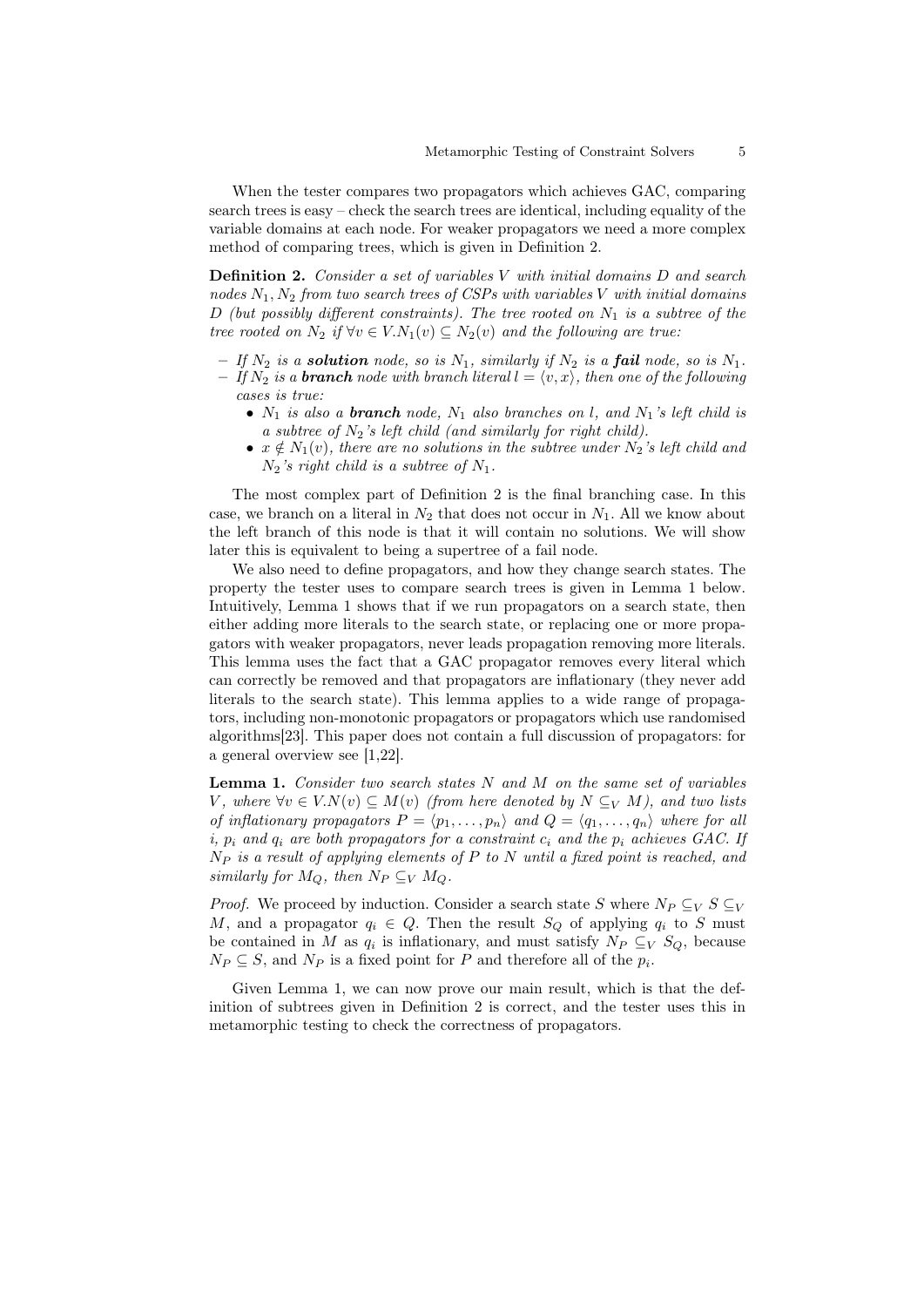**Lemma 2.** Consider a set of variables  $V$  with initial domains  $D$ , and two lists of propagators  $P = \langle p_1, \ldots, p_n \rangle$  and  $Q = \langle q_1, \ldots, q_n \rangle$ , where for all i  $p_i$  and  $q_i$ are both propagators for a constraint  $c_i$ , and the  $p_i$  achieves GAC. Given a static variable and value ordering, a search tree generated by  $P$  is a subtree of a search tree generated by Q.

*Proof.* We will proceed inductively. To begin, apply  $P$  and  $Q$  to  $D$  to get the root nodes of the search states. By Lemma 1 we know that  $\forall v \in V.P(D) \subseteq Q(D)$ , and as correct propagators never remove solutions, the set of assignments to  $P(D)$  and  $Q(D)$  which are solutions will be the same. Now consider any pair of search states  $N_P$  and  $N_Q$  where  $\forall v \in V.N_P(v) \subseteq N_Q(v)$  and the assignments to  $N_P$  and  $N_Q$  which are solutions are the same. We then continue our induction by considering the possible types of  $N_Q$ .

If  $N_Q$  is a **branch** node with branching literal  $l = \langle v, x \rangle$ , there are two possibilities: either  $x \in N_P(v)$  or  $x \notin N_P(v)$ . If  $x \notin N_P(v)$ , then the left child of  $N_Q$  is created from  $N_Q$  by reducing the domain of v to  $\{x\}$  and then applying Q. None of the assignments to this search state will be solutions, as  $x \notin N_P(v)$ and the set of assignments to  $N_P$  and  $N_Q$  which are solutions are the same. Therefore this child and all of its children are not solution nodes.

If  $x \in N_P(v)$ , then the branching literal we pick for  $N_P$  must also be l, as the value and variable order is static. The left child of  $N_P$  is created by reducing the domain of v to  $\{x\}$  and then running P to a fixed point. The left child of  $N_Q$  is created similarly, and by Lemma 1 these children will satisfy our inductive hypothesis. Similarly, the right children also satisfy the inductive hypothesis.

If  $N_Q$  is a fail node, then as  $\forall v \in V.N_P(v) \subseteq N_Q(v)$ ,  $N_P$  is also a fail node. Similarly, if  $N_Q$  is a **solution** node, then as the assignments to  $N_Q$  and  $N_P$ which are solutions are the same, then  $N_P$  must also be a **solution** node.

### 6 Practical Experience

Metamorphic testing was introduced into Minion in 2007. It is impossible to measure reliably the number of bugs it has discovered over time, as it has been used during the development of every constraint [13,14,20,15,19,11,12,9] added to Minion since 2007 and many bugs will be found at this stage. We can say no bug has been reported in any propagator which was published after development in Minion, except for one which was not added to the metamorphic tester.

#### 6.1 Mutation Testing

In order to test the robustness of metamorphic testing, we performed mutation testing [4,16]. We tested three constraints: strict (lexless) and non-strict (lexleq) lexicographic ordering, difference, and the reified and reifyimplied variants of these three constraints. difference is an example of a propagator with complex arithmetic, while lexless and lexleq are global constraints. These constraints were still simple enough to check which mutations actually introduced bugs. We ran the tester for the difference constraints for 1000 tests,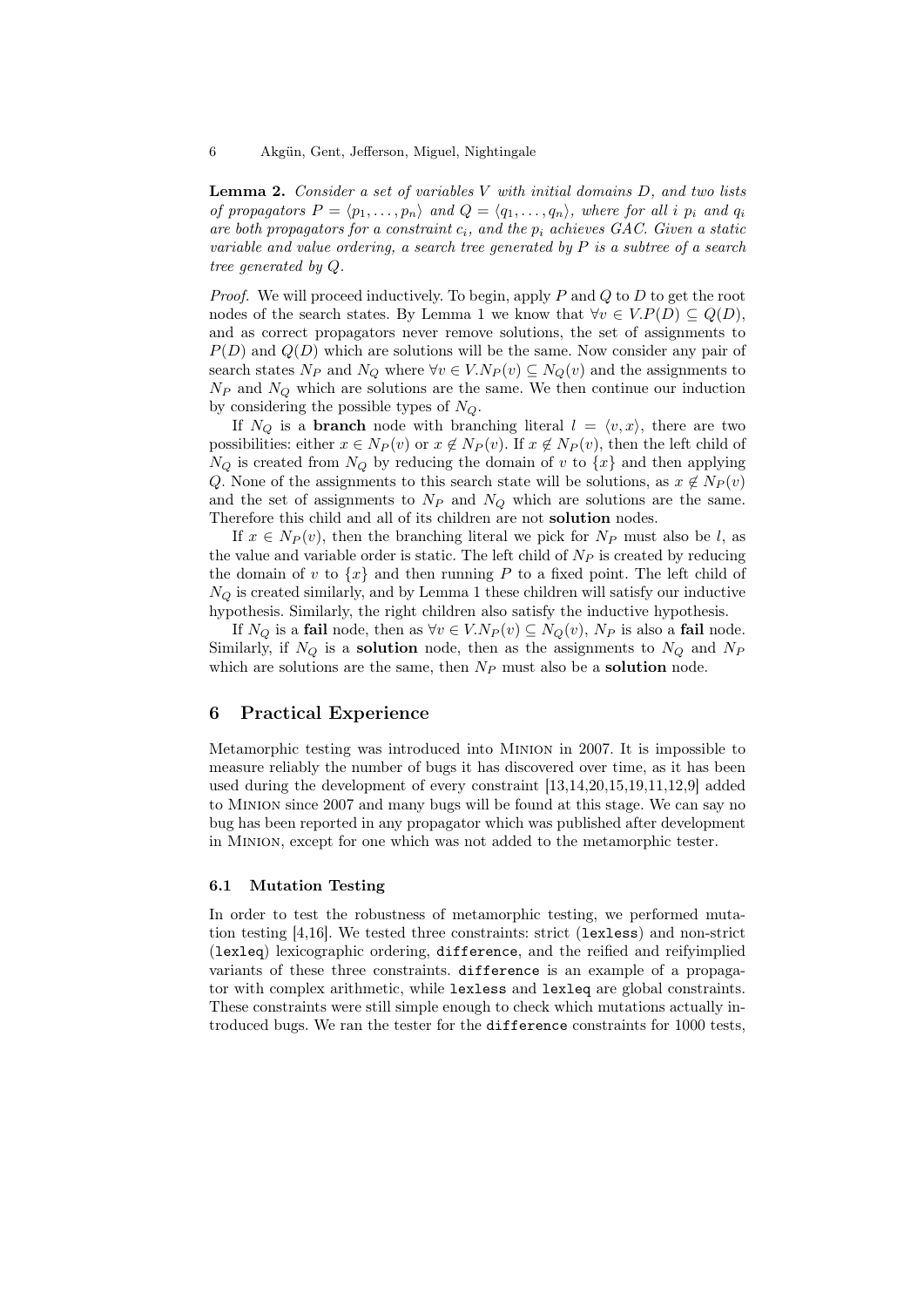and the lex constraints for 100 tests (the metamorphic tester tests global constraints less as tests take much longer to run). We ran the tester 10 times on each mutation. After filtering out non-compiling mutations, for each constraint we have 20 mutations generated by changing a random Boolean operator (an ROR mutation [17]) and 10 mutations generated by removing a random line of code (an SDL mutation [17]).

The tester found each bug in at least one out of the ten test runs. The nonbuggy mutations fall into three groups. Five mutations introduced inefficiencies without changing propagation. Three mutations changed the propagation level of a non-GAC propagator, which is not currently be detected. Finally, one mutation improved performance by removing unnecessary code!

Three mutations were only detected in some runs of the tester. Two lex bugs passed more than half of the time, each passing six out of ten test runs. These bugs only affected the first invocation of the constraint, and required several variables already to be assigned by other constraints. This demonstrates the importance of introducing extra constraints to the models. One difference instance passed eight out of ten times. This bug introduced a problem in reifying the constraint, by acting as if the domain of the first variable had no holes in it. This problem only very occasionally resulted in an incorrect solution.



Fig. 2: Number of tests before detecting a bug introduced by a code mutation

Figure 2 shows the median number of tests that were needed before detecting a bug that was introduced by a source code mutation, sorted by first failing test. In many cases bugs are detected with less than 25 test instances.

#### 6.2 Limitations of Metamorphic Testing

There have been three wrong-answer bugs found in released versions of Minion since the introduction of metamorphic testing. One involved a constraint which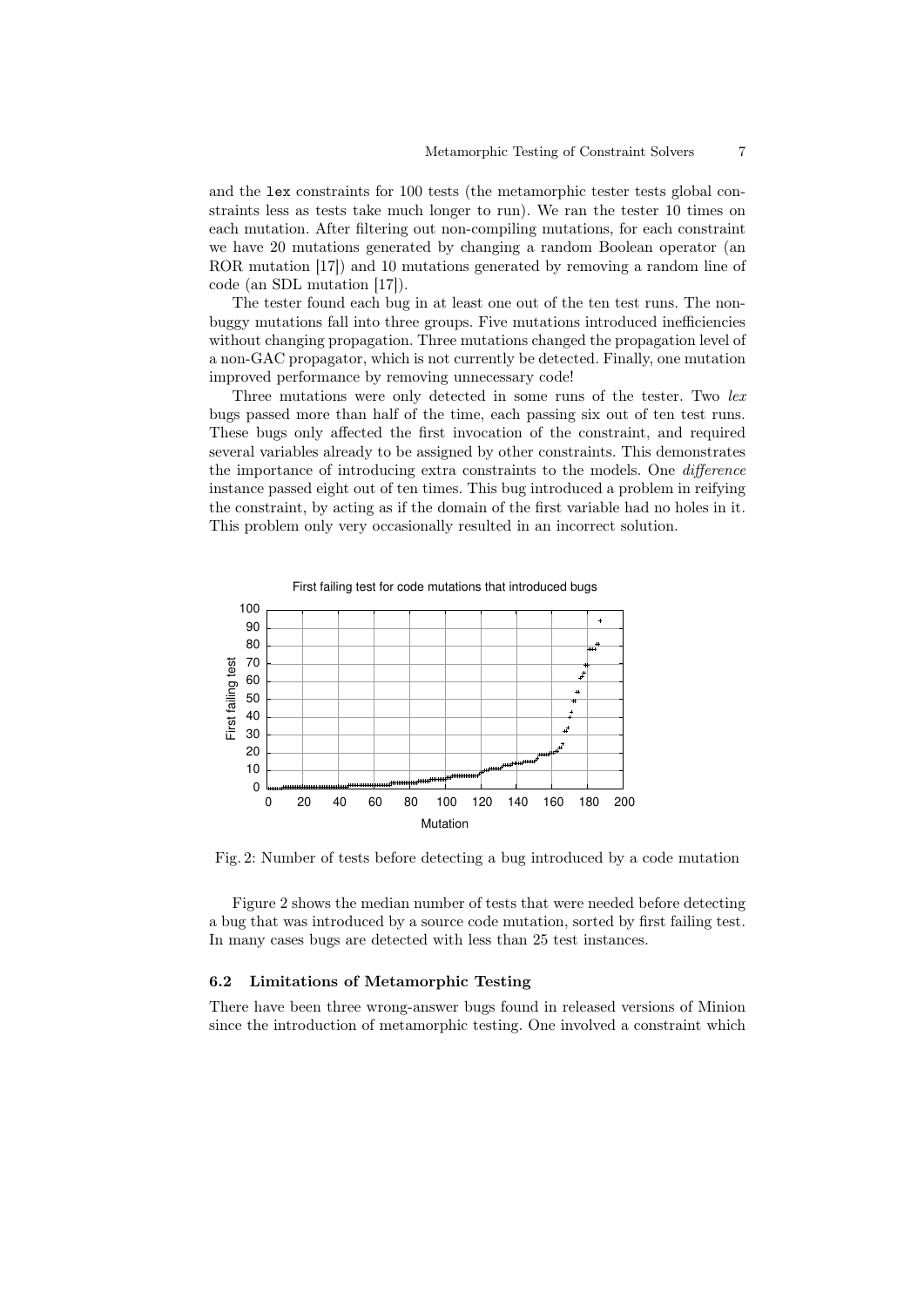was not added to the metamorphic tester. The other two involved large domains  $-$  the first involved domain values larger than  $2^{30}$ , the second searches with more than  $2^{31}$  search nodes. Another source of occasional bugs has been bad behaviour on inputs which were supposed to be rejected – the tester only tests valid constraint problems.

#### 6.3 Related Work

Many large A.I. systems have developed similar test frameworks, where many problems, sometimes randomly generated, are tested for correctness. We discuss a few of the most relevant here.

Testing of the Gecode solver [7] has evolved similarly to Minion's. Gecode has an extensive list of fixed tests and a tester which uses random problems. Gecode's random tests creating a random search state which contains a known solution. Literals not in the known solution are removed one by one and the propagator is run, checking no literals from the known solution are ever removed. Other properties of propagators (such as if reaching a fixed point) are also checked. This approach has some limitations compared to Minion, such as not testing multi-solution problems, optimisation problems, or if the propagator works when backtracking. Also, search-tree comparison metamorphic testing should be easier to add to other solvers, as it only requires solvers to output their search tree.

Brummayer and Biere [3] generate random inputs for SMT solvers. Tthey compare the results of multiple solvers looking for inconsistencies. This was very successful, but not useful for solvers like Minion with a unique input format. Also, their technique could not be used to detect the level of propagation achieved.

Reger, Suda and Voronkov discuss the testing of the Vampire theorem prover [21]. They use a fixed set of benchmarks, testing the solver's many configuration options against each other, and also validating the generated proof.

### 7 Conclusions

Overall, metamorphic testing has been a great success for Minion. It is impossible to measure the number of bugs it has discovered, as it is used by developers when creating new propagators, when large numbers of bugs are found and fixed during development.

While metamorphic testing has been very useful in MINION, it is not immediately applicable to all solvers. One major limitation is learning solvers, where new constraints are added during search. Significant metamorphic tests could still be performed in such solvers by checking that the solver produces the same set of solutions, and optimisation problems achieve the same optimal solution. It would be interesting to investigate if more subtle forms of metamorphic testing would be beneficial in such cases.

Acknowledgements We thank EPSRC for funding this work via the grants EP/P015638/1 and EP/P026842/1. Dr Jefferson holds a Royal Society University Research Fellowship.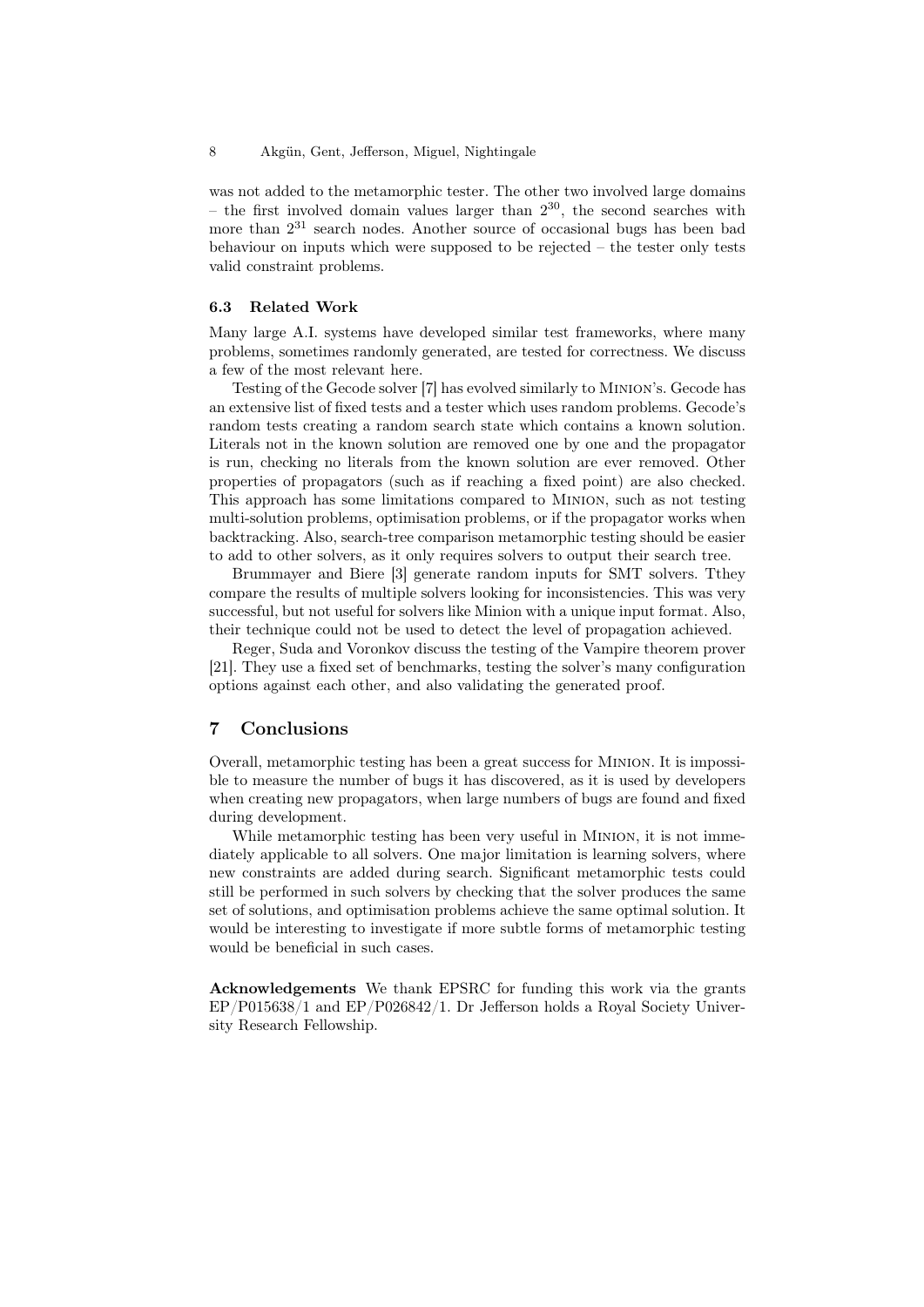#### References

- 1. Apt, K.: Principles of Constraint Programming. Cambridge University Press, New York, NY, USA (2003)
- 2. Boussemart, F., Hemery, F., Lecoutre, C., Sais, L.: Boosting systematic search by weighting constraints. In: ECAI 04. pp. 482–486 (2004)
- 3. Brummayer, R., Biere, A.: Fuzzing and delta-debugging SMT solvers. In: Proceedings of the 7th International Workshop on Satisfiability Modulo Theories. pp. 1–5. SMT '09, ACM, New York, NY, USA (2009)
- 4. Budd, T.A.: Mutation Analysis of Program Test Data. Ph.D. thesis, New Haven, CT, USA (1980)
- 5. Debruyne, R., Bessière, C.: Some practicable filtering techniques for the constraint satisfaction problem. In: Proc. 15th International Joint Conference on Artificial Intelligence (IJCAI 97). pp. 412–417 (1997)
- 6. Feydy, T., Somogyi, Z., Stuckey, P.J.: Proceedings of the 17th International Conference Principles and Practice of Constraint Programming, chap. Half Reification and Flattening, pp. 286–301. Springer, Berlin, Heidelberg (2011)
- 7. Gecode Team: Gecode: Generic constraint development environment (2006), available from http://www.gecode.org
- 8. Gent, I., Jefferson, C., Miguel, I.: Watched literals for constraint propagation in minion. In: Proceedings of the Twelfth International Conference on Principles and Practice of Constraint Programming (CP 2006). vol. 4204, pp. 182–197. Springer Berlin / Heidelberg (2006)
- 9. Gent, I.P., Jefferson, C., Linton, S., Miguel, I., Nightingale, P.: Generating custom propagators for arbitrary constraints. Artificial Intelligence 211,  $1 - 33$  (2014), http://www.sciencedirect.com/science/article/pii/S000437021400023X
- 10. Gent, I.P., Jefferson, C., Miguel, I.: Minion: A fast scalable constraint solver. In: ECAI. vol. 141, pp. 98–102 (2006)
- 11. Gent, I.P., Miguel, I., Nightingale, P.: Generalised arc consistency for the alldifferent constraint: An empirical survey. Artificial Intelligence 172(18), 1973–2000 (2008)
- 12. Gent, I., Jefferson, C., Miguel, I., Nightingale, P.: Data structures for generalised arc consistency for extensional constraints. AAAI (CPPOD-19-2006-A), 191–197 (2007), http://www.aaai.org/Papers/AAAI/2007/AAAI07-029.pdf
- 13. Jefferson, C., Kadioglu, S., Petrie, K.E., Sellmann, M., Živný, S.: Same-relation constraints. In: Proceedings of the 15th International Conference on Principles and Practice of Constraint Programming (CP'09). No. 5732 in LNCS (2009), http: //zivny.cz/publications/jkpsz09cp-preprint.pdf
- 14. Jefferson, C., Moore, N.C.A., Nightingale, P., Petrie, K.E.: Implementing logical connectives in constraint programming. Artificial Intelligence 174(16-17), 1407– 1429 (11 2010)
- 15. Jefferson, C., Nightingale, P.: Extending simple tabular reduction with short supports. In: IJCAI (2013)
- 16. Jia, Y., Harman, M.: An analysis and survey of the development of mutation testing. IEEE Transactions on Software Engineering 37(5), 649–678 (Sept 2011)
- 17. King, K.N., Offutt, A.J.: A fortran language system for mutation-based software testing. Software: Practice and Experience 21(7), 685–718, https:// onlinelibrary.wiley.com/doi/abs/10.1002/spe.4380210704
- 18. Lecoutre, C., Saïs, L., Tabary, S., Vidal, V.: Reasoning from last conflict(s) in constraint programming. Artificial Intelligence  $173(18)$ ,  $1592 - 1614$  (2009), http: //www.sciencedirect.com/science/article/pii/S0004370209001040